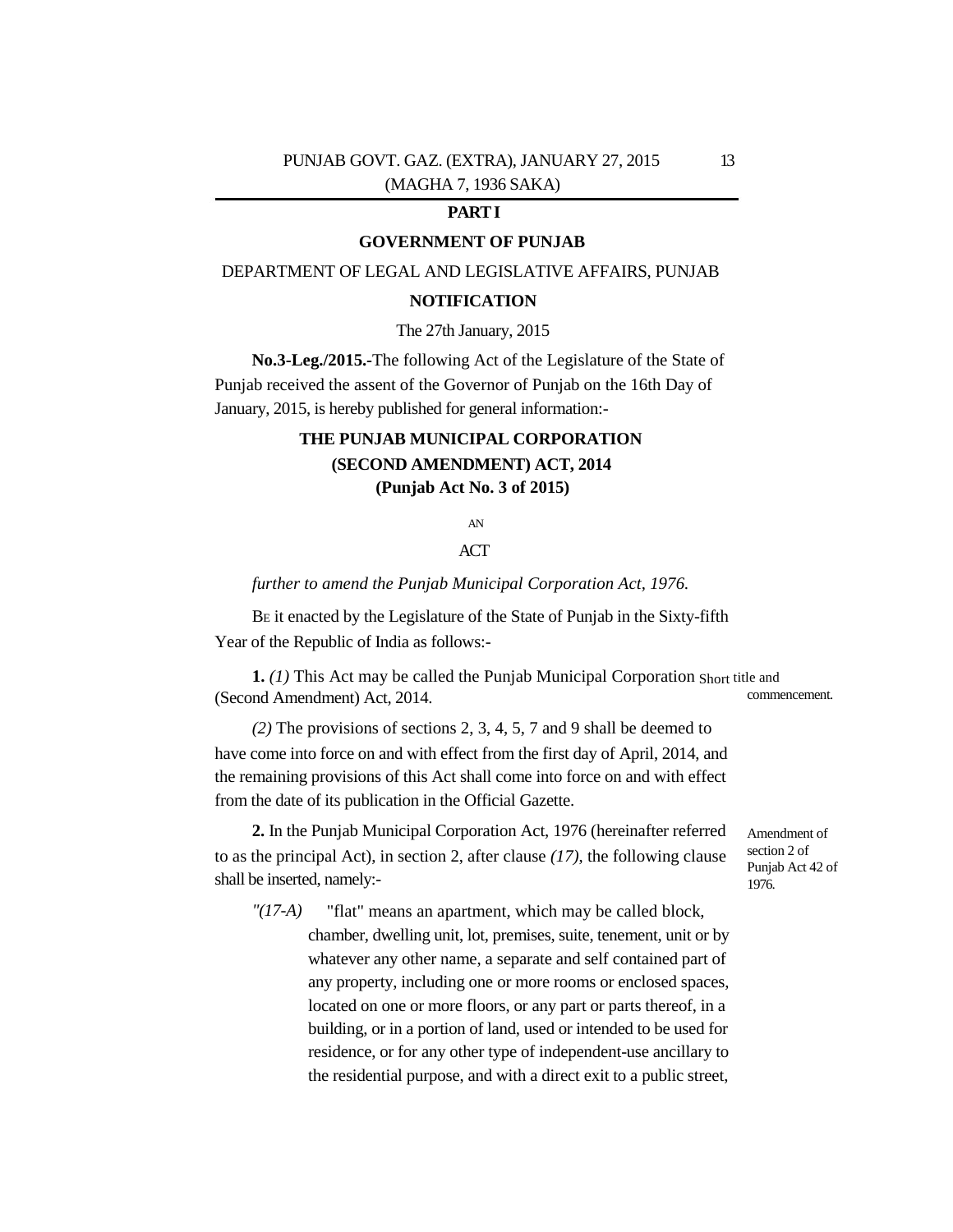road or to a common area leading to such street, road, and includes any garage or room, whether or not adjacent to the building in which such apartment is located for the use by the owner of such apartment for parking any vehicle or for the residence of any domestic servant employed in such apartment;".

**3.** In the principalAct, in section 90, for sub-section *(3-A)*, the following Amendment of sub-section shall be substituted, namely: section 90 of Punjab Act 42 of

*"(3-A) (i)* Notwithstanding anything contained in this Act and 1976. subject to any general or special orders which the Government may make in this behalf, and to the rules, a Corporation may, from time to time for the purposes of this Act, and in the manner directed by this Act, impose in the whole or any part of the City a tax payable by the owner of a land or building at such rate as may be specified under section 97:

Provided that in the case of land or building occupied by tenants in perpetuity, the tax shall be payable by such tenants.

*(ii)* Notwithstanding anything contained in clause *(i)*,-

- *(A)* no tax shall be leviable on vacant land, and land and/or building ,-
- I. exclusively used for,-
	- *(i)* religious purposes, religious rites, religious ceremonies, religious festivals;
	- *(ii)* cremation grounds, burial grounds;
	- *(iii)* gaushalas, stray animal care centers;
	- *(iv)* historical and heritage buildings, so notified by the State Government, Central Government or United Nations Educational, Scientific and Cultural Organization;
	- *(v)* old age homes, homes for disabled, homes for orphans and homes for destitute;
	- *(vi)* the land or building owned and used by the Corporation;
	- (vii) the land or building used for Schools and Colleges owned or aided by the State Government;
	- *(viii)* the land or building of Hospitals or Dispensaries owned by the State Government;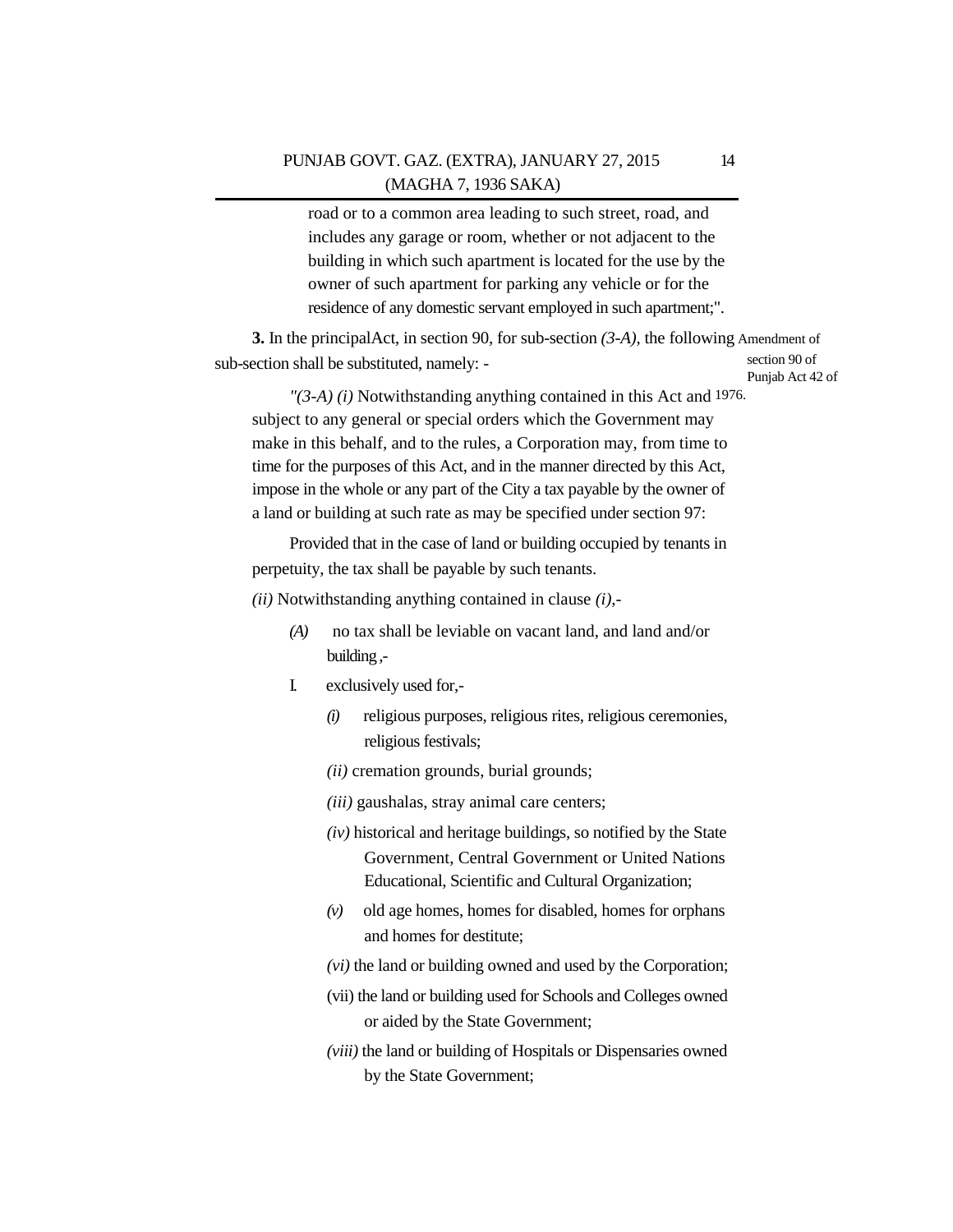|                 | $(ix)$ parking space (only in respect of multi-storey flats or |
|-----------------|----------------------------------------------------------------|
| buildings); and |                                                                |

- *(x)* land used for agricultural or horticultural purposes;
- II. belonging to units or projects covered under the 'Fiscal Incentives for Industrial Promotion-2013' as notified by the Government of Punjab, Department of Industries and Commerce, *vide* No. CC/FIIP/2013/5343, dated the 5th December, 2013, the exemption shall be available to such Units or Projects subject to the terms and conditions set and to the extent indicated therein, on production of a certificate from the nodal agency specified in the said Notification;
- III. pertaining to residential houses (without any condition of storeys) measuring 50 square yards or below or single storey residential houses (inclusive of mumti and water tanks) measuring 125 square yards or below or residential flats having super covered area measuring 500 square feet or below;
- IV. in the area including in a Corporation on or after the first day of April, 2014, for a period of three years to be reckoned from the date of such inclusion;
- V. in the area which was including in a Corporation within the period of three years prior to the first day of April, 2014 but had not completed three years on this date, for a period of three years to be reckoned from the said date;
- VI. owned by the following categories of persons:-
	- *(i)* Freedom Fighters, who are receiving pension as such from the Central Government or the State Government or both, as the case may be;
	- *(ii)* Persons living below poverty line who possess requisite card, issued in support thereof; and
	- *(iii)* Persons, who had served, or are serving, in any rank, whether as a combatant or a non-combatant, in the Naval, Military or Air Forces of the Union of India;

*Explanation.-*The expression 'vacant land' shall construe the land comprising any plot which does not contain any structure, may be pucca or kacha.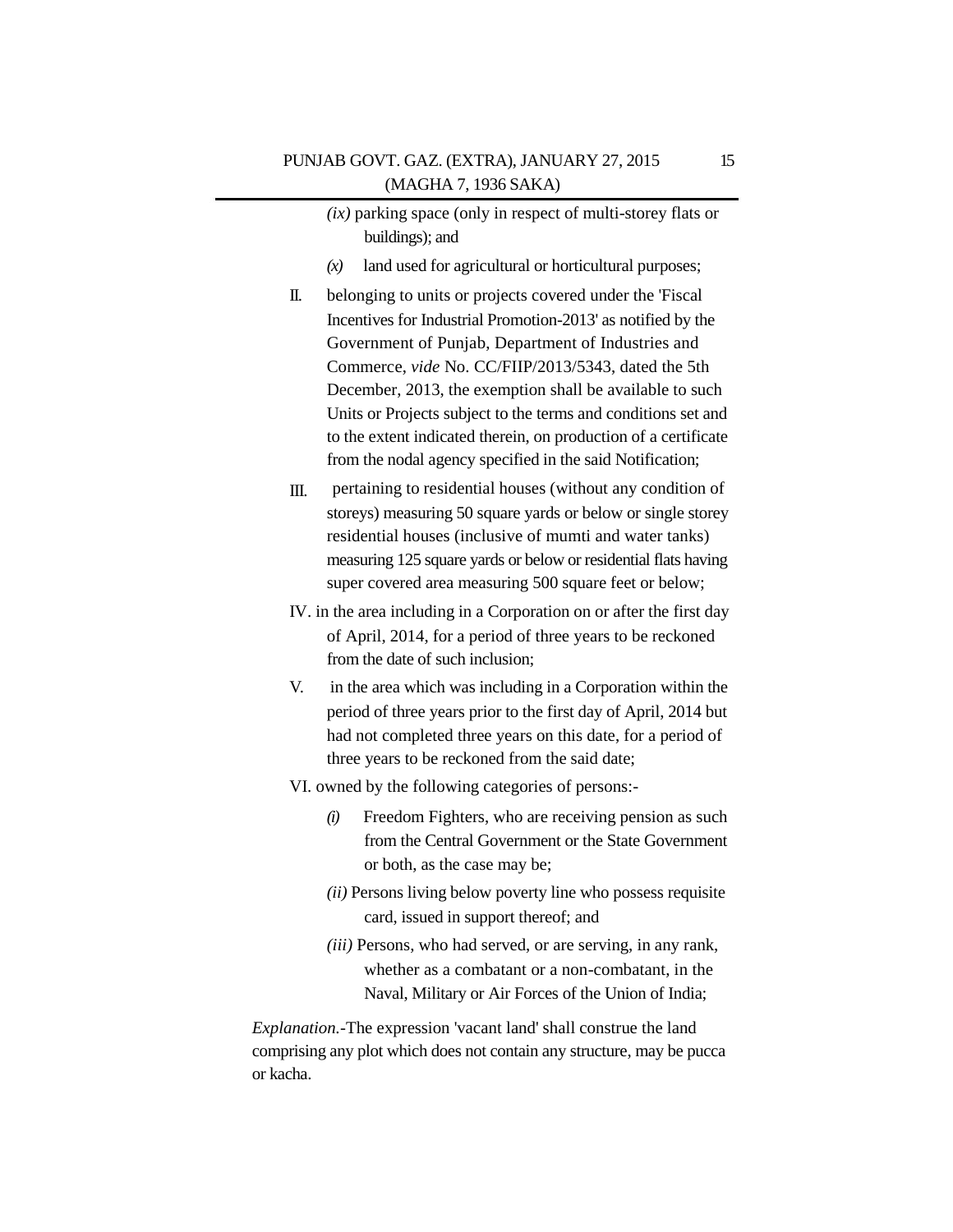- *(B)* the land and/or building owned by the following categories of persons shall be exempted from the payment of tax of five thousand rupees per financial year:-
	- *(i)* Widows; and
	- *(ii)* Handicapped persons, who are as if being assesses entitled for the time being to the benefits of deduction under section 80 U of the Income Tax Act, 1961;
- *(C)* the land and/or building of all educational institutions, other than Governmental and Government aided, shall be exempted from the payment of fifty percent of the tax assessed for a financial year:

Provided that if it appears to the State Government to be expedient and necessary, at any time, it may review the exemptions so granted, by an order to be published in the Official Gazette.".

**4.** In the principal Act, in section 97, for sub-section *(1)*, the following Amendment of sub-section shall be substituted, namely: section 97 of Punjab Act 42 of

*"(1)* The tax payable on land and buildings shall be levied at such 1976. rate and shall be calculated in such manner as the State Government may specify, by notification published in the Official Gazette:

Provided that the owner or the occupier, as the case may be, shall be at liberty to pay the tax on land and/or building for the year 2014-15 as per the calculations to be made in accordance with the provisions either of the principal Act, as amended by the Punjab Municipal Corporation (Amendment) Act, 2014 (Punjab Act No. 19 of 2014), or of the Punjab Municipal Corporation (Second Amendment) Act, 2014, as he thinks appropriate.".

**5.** In the principal Act, in section 122, in sub-section *(1),* in the proviso, Amendment of clause  $(a)$  shall be omitted. section 122 of Punjab Act 42 of

1976.

**6.** In the principal Act, in section 399, for sub-section *(2)*, the following Amendment of sub-sections shall be substituted, namely: section 399 of Punjab Act 42 of

*"(2)* The Model bye-laws notified by the State Government shall remain 1976. applicable in a City till these are altered or modified by the Corporation.

*(3)* No bye-law made under this Act by a Corporation, or alteration/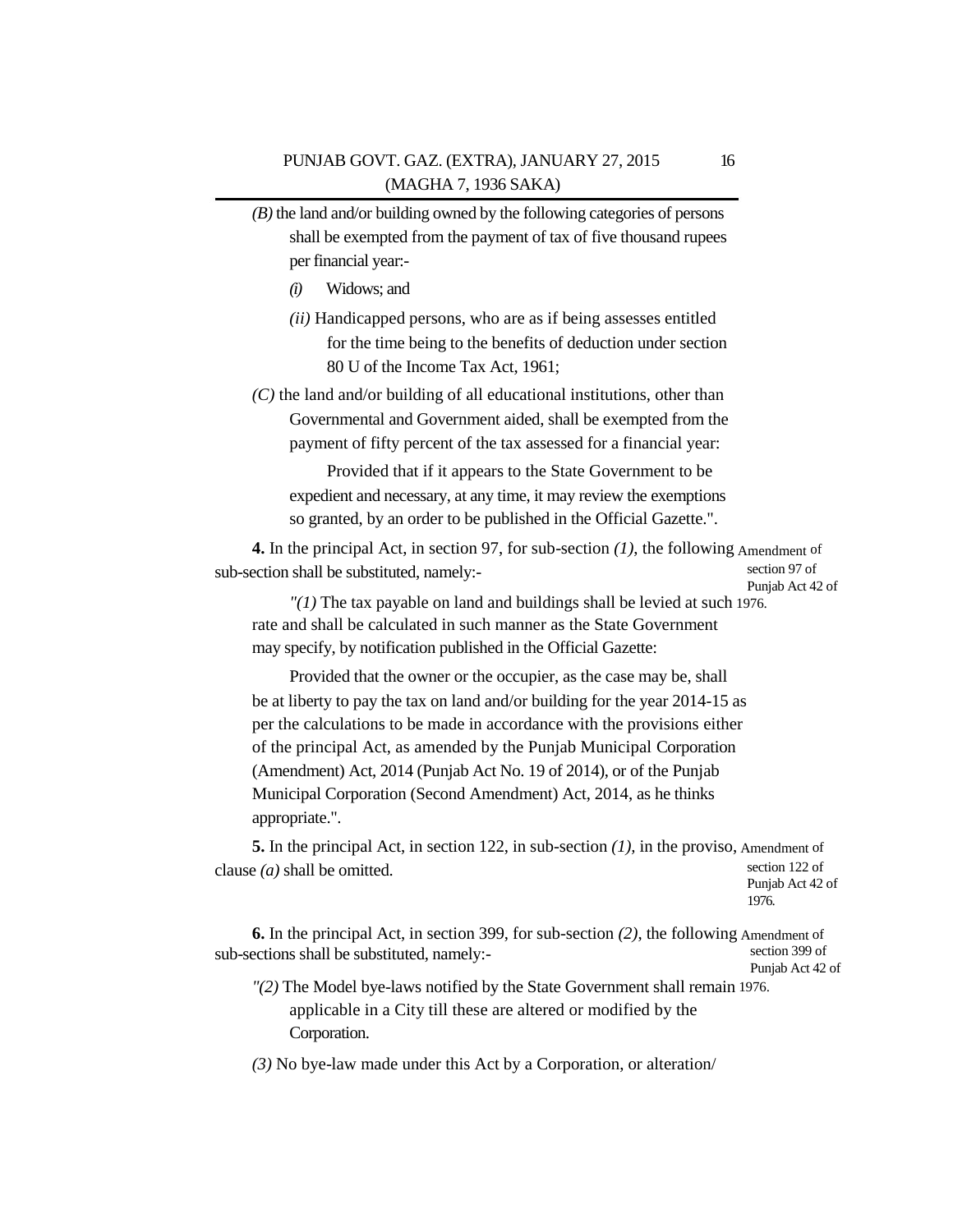modification made by a Corporation in Model bye-laws, shall come into force until it has been approved by the State Government and published in the Official Gazette.

*(4)* The State Government may cancel its confirmation of any such bye-laws or alteration and thereupon the said bye-laws or alteration shall cease to have effect.".

**7.** In the principal Act, in section 400, for the words "five hundred rupees" and "twenty rupees" wherever occurring, the words "twenty thousand rupees" and "five hundred rupees" shall be substituted respectively. Amendment of section 400 of Punjab Act 42 of 1976.

**8.** In the principal Act, after section 406, the following section shall be Insertion of inserted, namely: section 406-A of Punjab Act 42 of

*"406-A*. Notwithstanding anything contained in this Act,- General powers of State Government over

officers.

State Government shall have the power of reversing or modifying any order of any officer of the State Government or Corporation passed or purporting to have been passed under this Act, if it considers it to be not in accordance with the said Act or the rules or to be for any reason inexpedient, and generally for carrying out the purposes of this Act, the State Government shall exercise over its officers all powers of superintendence direction and control; and

*(ii)* if a Corporation delays in taking decision on a matter of public interest or is unable to take such a decision in the absence of elected house, in those circumstances, the State Government shall be competent to take appropriate decision in public interest and the Commissioner shall be bound to implement such decision of the State Government.".

**9.** In the principal Act, in the THIRD SCHEDULE, in the table, for section 123 and the entries relating thereto, the following section and entries shall be substituted, namely:-

Amendment of Third Schedule Punjab Act 42 of 1976.

| "Section | <b>Prohibition</b> |        |       |
|----------|--------------------|--------|-------|
| 123      | advertisement      |        |       |
|          | without            | 50,000 | 500." |
|          | permission         |        |       |

1976.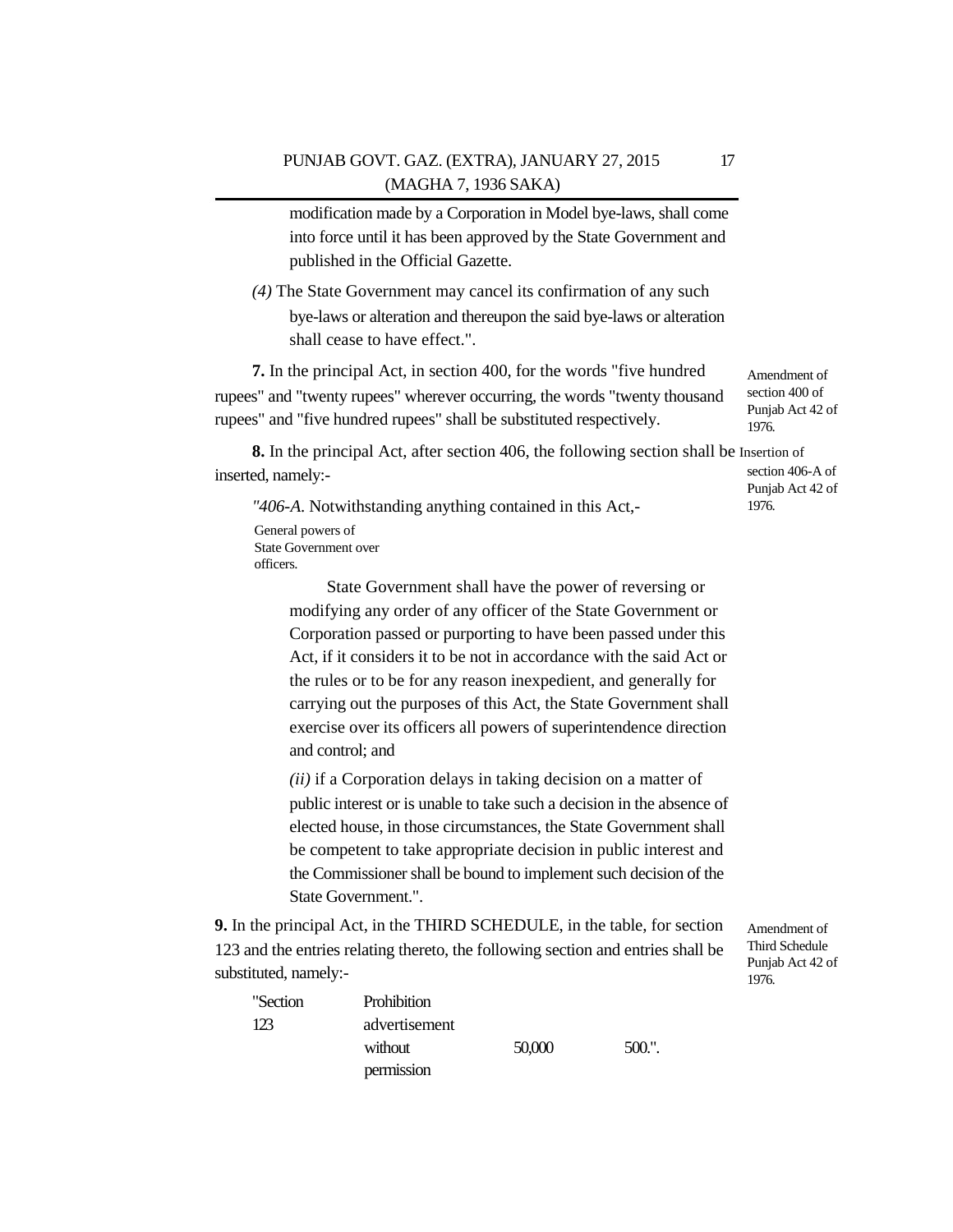## PUNJAB GOVT. GAZ. (EXTRA), JANUARY 27, 2015 18 (MAGHA 7, 1936 SAKA)

**10.** *(1)* The Punjab Municipal (Second Amendment) Ordinance, 2014 Repeal and (Punjab Ordinance No.6 of 2014), is hereby repealed. Saving.

*(2)* Notwithstanding such repeal, anything done or any action taken under the principal Act, as amended by the Ordinance referred to in subsection *(1)*, shall be deemed to have been done or taken under the principal Act, as amended by this Act.

## **H.P.S. MAHAL,**

Secretary to Government of Punjab, Department of Legal and Legislative Affairs.

*690/01-2015/Pb. Govt. Press, S.A.S. Nagar*